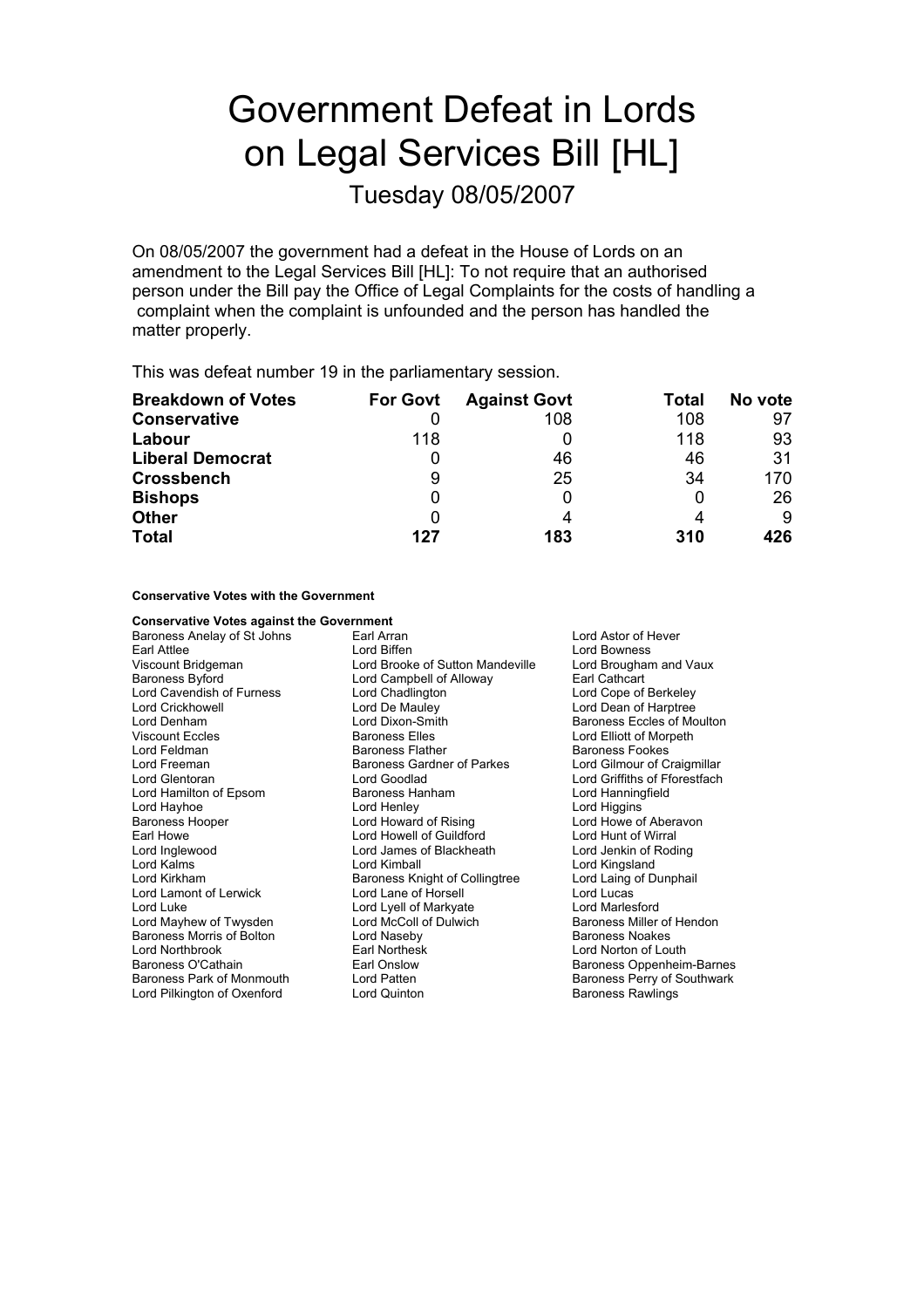Earl Selborne **Lord Selkirk of Douglas**<br> **Lord Shaw of Northstead** Lord Sheikh Lord Trimble **Baroness Trumpington**<br>Baroness Verma<br>Lord Waddington

## **Labour Votes with the Government**

Baroness Amos **Communist Communist Communist Communist Communist Communist Communist Communist Communist Communist Communist Communist Communist Communist Communist Communist Communist Communist Communist Communist Communi** Lord Archer of Sandwell Baroness Ashton of Upholland Lord Bach<br>Lord Barnett Baroness Rillingham Lord Bilston Baroness Blood Lord Borrie Lord Boyd of Duncansby Lord Bradley Lord Bragg Lord Brooke of Alverthorpe Lord Christopher Lord Clarke of Hampstead Lord Corbett of Castle Vale **Baroness Corston** And Corports Baroness Crawley<br>Baroness David Baroness Corston Baroness Corston Baroness Corston Baroness Corty Baroness David Lord Davidson of Glen Clova Lord Davies of Clen Clova Lord Davies of Clova Lord Drayson Lord Dubs<br>
Lord Evans of Parkside<br>
Lord Falconer of Thoroton 
Baroness Farrington of Ribbleton 
Lord Faulkner of Worcester Lord Falconer of Thoroton Baroness Farrington of Ribbleton<br>
Lord Filkin<br>
Baroness Ford Lord Fyfe of Fairfield **Baroness Gale** Baroness Gale Lord Gavron<br>
Baroness Gibson of Market Rasen Baroness Golding **Baroness** Cold Coldsmith Baroness Gibson of Market Rasen baroness Golding The State Lord Goldsmith<br>Lord Gordon of Strathblane Baroness Goudie Baroness Could Cord Gould of Brookwood Lord Gordon of Strathblane **Baroness Goudie** Lord Gould of I<br>Baroness Gould of Potternewton Lord Graham of Edmonton Lord Gregson Baroness Gould of Potternewton Lord Grocott **Lord Harris of Haringey** Lord Harrison Lord Hart of Chilton **Lord Haskel Communist Communist Communist** Lord Haworth Lord Haworth Lord Howarth of Newport<br>
Baroness Hilton of Eggardon Baroness Hollis of Heigham Lord Howarth of Newport Baroness Hilton of Eggardon Baroness Hollis of Heigham Lord Howarth of Newport<br>Baroness Howells of St Davids Lord Howie of Troon Lord Hughes of Woodside Baroness Howells of St Davids<br>Lord Hunt of Chesterton Lord Hunt of Chesterton Lord Hunt of Kings Heath Lord Irvine of Lairg<br>Baroness Jay of Paddington Lord Jones Lord Cord King of West E Baroness Jay of Paddington Lord Jones Corp Lord Lord King of West Bromwich<br>
Lord Kinnock Lord Lord Lord Lea of Crondall<br>
Lord Kinnock Lord Libsev Lord Kinnock<br>
Lord Lea of Crondall<br>
Lord Macdonald of Tradeston Lord Mason of Barnsley **Baroness Massey of Darwen** Baroness McDonagh<br>Baroness McIntosh of Hudnall **Ram Lord McKenzie of Luton** Cord Mitchell Baroness McIntosh of Hudnall Lord McKenzie of Luton<br>
Lord Moonie **Lord Most Lord McKenzie of Drefelin** Baroness Morgan of Huyton Lord Moonie<br>Baroness Morris of Yardley **Baroness Morgan of Drefelin**<br>Lord O'Neill of Clackmannan Baroness Morris of Yardley **Lord O'Neill of Clackmannan** Lord Pendry<br>
Baroness Pitkeathley **Clack Lord Plant of Highfield** Baroness Quin Baroness Pitkeathley The Lord Plant of Highfield Baroness Quinters Contained Baroness Quinters and Baroness Qu<br>Baroness Ramsay of Cartyale Baroness Rendell of Babergh Baroness Rendell of Babergh Baroness Ramsay of Cartvale Baroness Rendell of Babergh Lord Rowlands<br>
Baroness Rovall of Blaisdon Lord Sheldon Viscount Simon Baroness Smith of Gilmorehill Baroness Symons of Vernham Dean Baroness Taylor of Bolton Lord Taylor of B<br>Lord Taylor of Baroness Taylor of Bolton Lord Taylor of B<br>Lord Tomlinson Baroness Thornton Lord Tomlinson Lord Temple-Morris and The Baroness Thorn<br>
Lord Truscott Lord Tunnicliffe Lord Truscott Lord Tunnicliffe Lord Tunnerg<br>
Lord Turner Gramatic Lord Varley<br>
Lord Varley Corporation Charley Charley Baroness Wall Lord Woolmer of Leeds

Lord Reay **Lord Rees** Lord Rees **Lord Rees** Lord Renton of Mount Harry<br>
Lord Roberts of Conwy **Lord Rotherwick** Lord Saatchi Lord Roberts of Conwy Lord Rotherwick Lord Saatchi Lord Skelmersdale **Lord Soulsby of Swaffham Prior**<br>Lord Strathclyde **Lord Swinfen** Lord Skelmersdale Lord Soulsby of Swaffham Prior<br>
Lord Stewarthy<br>
Lord Strathclyde Lord Taylor of Holbeach<br>
Lord Tebbit Baroness Thatcher Viscount Trenchard Lord Tebbit Baroness Thatcher Viscount Trenchard Baroness Verma **and Communist Control Lord Waddington Lord Waddington Lord Wade of Chorlton**<br>
Lord Waldearave of North Hill **Lord Windlesham** Lord Waldegrave of North Hill

Lord Adonis **Lord Anned** Lord Ahmed Lord Alli<br> **Lord Anderson of Swansea** Baroness Andrews Baroness Billingham Lord Campbell-Savours<br>
Lord Clarke of Hampstead<br>
Baroness Cohen of Pimlico Baroness Dean of Thornton-le-Fylde Baroness Ford Texture Lord Foster of Bishop Auckland<br>
Raroness Gale<br>
Lord Gavron Baroness Royall of Blaisdon Lord Sawyer Lord Stone of Blackheath Lord Strabolgi<br>
Baroness Taylor of Bolton Lord Taylor of Blackburn Lord Varley **Baroness Wall of New Barnet** 

Lord Shaw of Northstead Lord Sheikh Baroness Shephard of Northwold<br>Lord Skelmersdale Lord Soulsby of Swaffham Prior Lord Stewartby

Lord Mackenzie of Framwellgate

**Labour Votes against the Government**

**Liberal Democrat Votes with the Government**